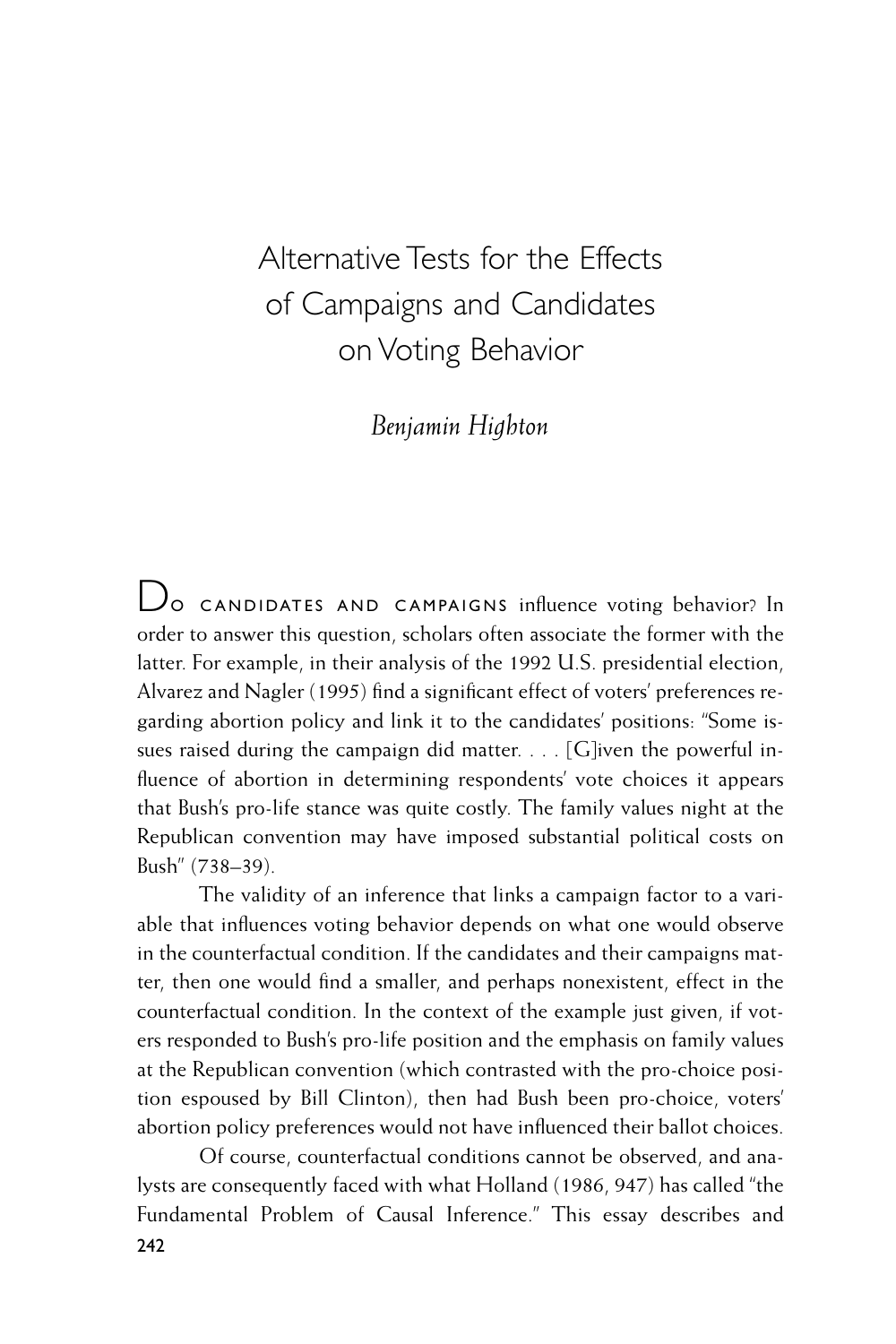demonstrates several research designs that address this problem. The key to all of the approaches are comparisons that attempt to approximate the counterfactual condition. To the extent that they are successful, the persuasiveness of causal claims (one way or the other) regarding the influence of campaigns and candidates is enhanced.

## Scope of the Analysis

U.S. Senate elections are the focus of the empirical investigation in this essay. Two considerations make this an attractive choice. First, because there are over thirty Senate elections in any election year, one can observe and measure variation in election-level variables. Second, because of a relatively recent data collection effort (Miller et al. 1993), there now exists a valuable source of individual-level survey data, the Senate Election Studies, that may be used to study voting behavior in Senate elections.<sup>1</sup> All the research designs employed in this essay depend on the interaction between variables at individual and election levels. Obtaining data at both levels is therefore crucial.<sup>2</sup>

Abortion policy is the substantive focus of the analysis. Several factors make it an appealing issue to analyze. In the wake of the Supreme Court's 1989 ruling in *Webster v. Reproductive Health Services* that granted states more freedom to restrict abortions, abortion policy gained greater national prominence. Congress passed two appropriation bills that President Bush vetoed because of what he said were inadequate abortion restrictions. Later in the year, supporters of abortion rights introduced the Freedom of Choice Act, a bill intended to codify the principles of *Roe v. Wade.* Equally important, from an analytical perspective, Senate candidates, sometimes, but not always, adopt different positions regarding abortion policy.3 Although the national party platforms have contrasted greatly since  $1980<sup>4</sup>$ pro-life Democrats and pro-choice Republicans are not uncommon among Senate candidates. At the individual level, the possibility of abortion policy voting exists because most voters have opinions regarding abortion. In addition, whereas voters are susceptible to persuasion by the candidates on some issues about which they care less deeply, individuals' abortion views are unlikely to be changed by Senate candidates and their campaigns.<sup>5</sup> Therefore one can be confident that, for an observed relationship between abortion policy preferences and candidate choice, causality runs from the former to the latter, not vice versa.

The primary hypothesis to be investigated specifies that voters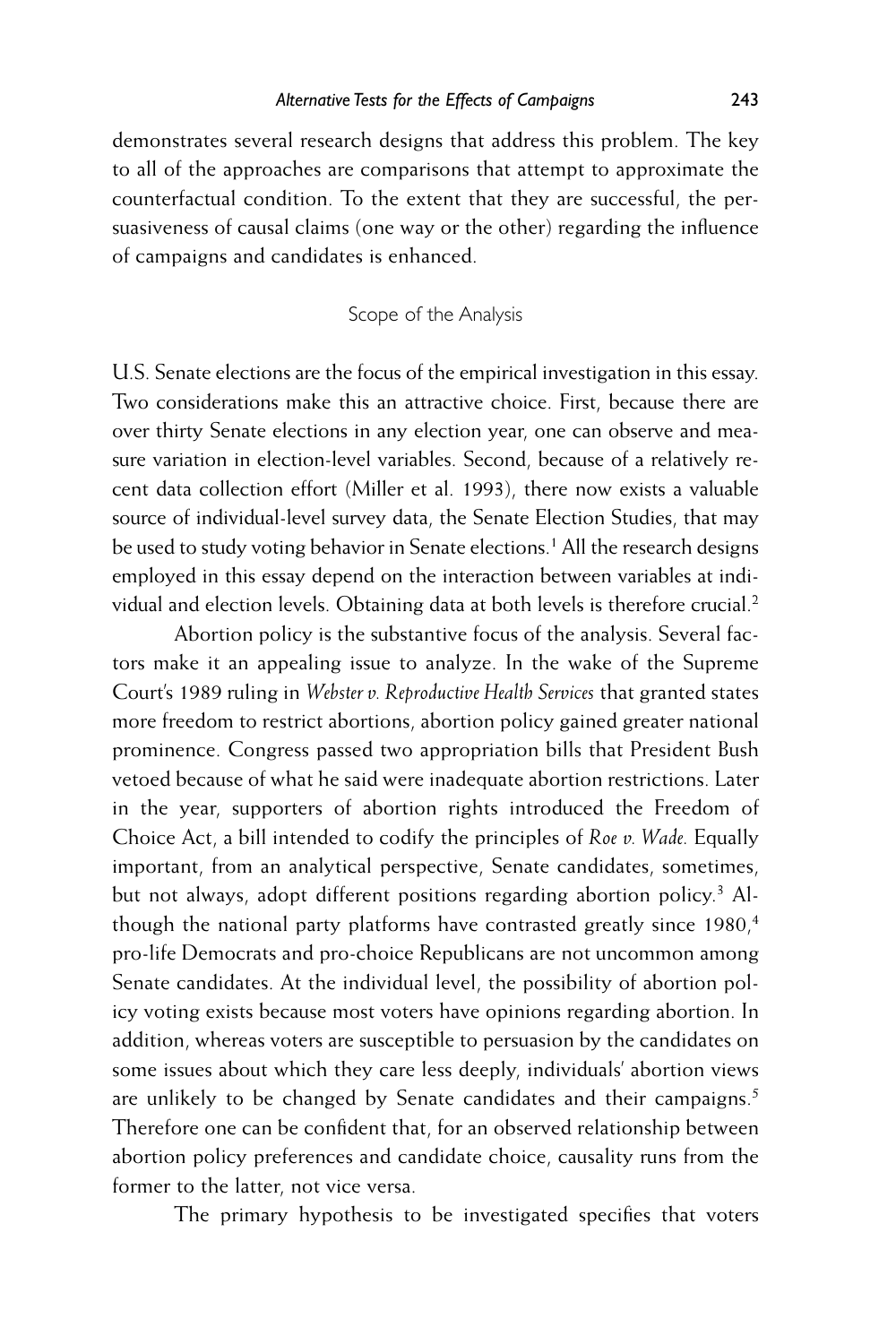respond to abortion policy positions of the Senate candidates. If the candidates hold opposing views, then voters' abortion positions will influence their ballot choices. If the candidates share similar views, then voters' abortion positions will not be of consequence for whom they vote. In other words, the hypothesis specifies that candidates' positions are a cause of the level of policy voting.<sup>6</sup>

#### Data and Measurement

The sixty-six contested U.S. Senate races in 1990 and 1992 constitute the sample of Senate elections considered.<sup>7</sup> A dichotomous variable that indicates whether the Senate candidates held similar or opposing abortion positions is the primary election-level variable.<sup>8</sup> To classify each of the races, I conducted an extensive search of the LEXIS/NEXIS on-line campaign library. The campaign library is an especially useful data source because it contains numerous national campaign periodicals such as *The Cook Political Report, The Hotline,* and *The Abortion Report* in addition to a large number of local newspapers. A preliminary search using the keywords "Senate" and "abortion" made possible the classification of many of the races. Follow-up searches that focused on specific campaigns enabled me to complete the codings. Overall, thirty-five of the sixty-six races involved candidates who held different positions regarding abortion policy.<sup>9</sup> Of the remaining thirty-one, twenty races had candidates who were both pro-choice, and in eleven, both candidates were pro-life.

Of obvious importance for distinguishing abortion policy voting is a measure of voters' abortion policy preferences.<sup>10</sup> The 1990 and 1992 Senate Election Studies provide the data. Answers to three questions combined into a single trichotomous measure serve as the indicator of abortion policy preferences, which measures the level of opposition to abortion restrictions.<sup>11</sup>

Isolating the effects, if any, of abortion policy preferences on voting behavior requires a model that takes into account other political attitudes. In general, those more supportive of restrictive abortion policies tend to have more conservative policy preferences and identify as "conservatives" and "Republicans." In a model that only included voters' abortion policy preferences, the parameter estimate might merely pick up effects that theoretically should be captured by variables that measure general policy liberalism, ideological and partisan identification.<sup>12</sup>

Three variables tapping voters' general political orientations are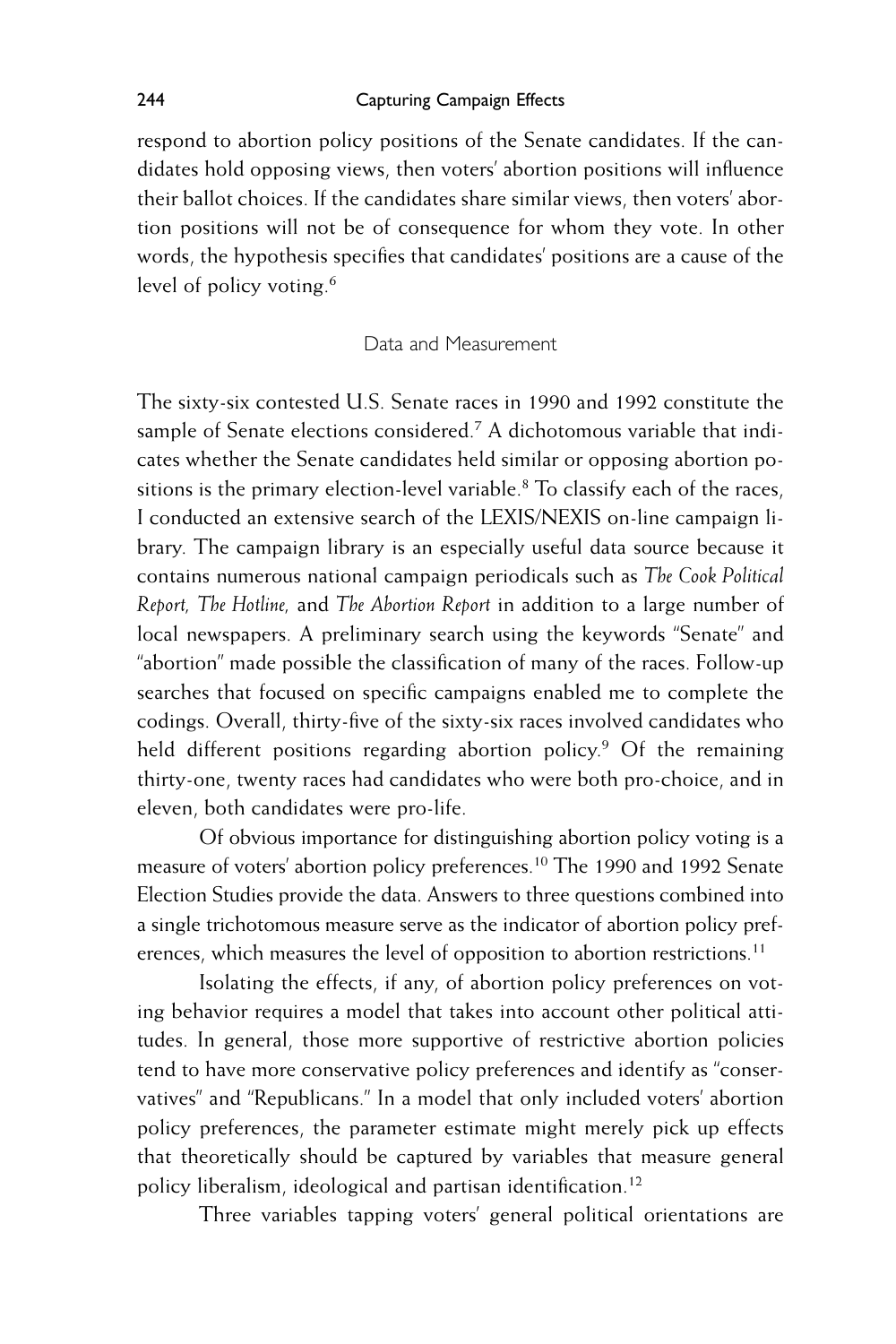used in order to distinguish the independent effects of voters' abortion policy preferences. The first is the traditional National Election Studies (NES) measure of party identification.<sup>13</sup> The second is a measure of general policy liberalism, which is made up of answers to ten policy questions. The third is ideological self-identification. Voters were categorized as "conservative," "liberal," or "moderate."14

Designs and Results

## *Basic Design*

With the preliminaries out of the way, recall that the primary hypothesis of interest specifies that voters respond to the policy positions of Senate candidates. Specifically, if the candidates hold opposing abortion positions, voters' preferences regarding abortion policy exert a greater effect on their ballot choices than if the candidates hold similar abortion policy positions. I will refer to this as the responsiveness hypothesis.

Before directly addressing the issue of causality, the first step of the analysis will be to ascertain whether there exists a connection between individuals' abortion policy preferences and their votes in the Senate races, where one candidate was pro-choice and the other was pro-life. If the responsiveness hypothesis is correct, then this relationship should be apparent.

The results reported in table 1 clearly suggest that voters' opinions regarding abortion policy influenced their ballot choices in races where the

| Variable                                                  | Parameter<br>Estimate | Standard<br>Error |
|-----------------------------------------------------------|-----------------------|-------------------|
| Abortion views                                            | .88                   | .19               |
| Party identification                                      | 1.84                  | .17               |
| Ideological self-identification                           | .81                   | .20               |
| Policy liberalism                                         | .54                   | .19               |
| Incumbency                                                | .82                   | .08               |
| Number of observations: 1,262<br>$Log-likelihood: -626.5$ |                       |                   |

TABLE 1. Logit Parameter Estimates of Voting for the Democratic Senate Candidate (races in which the candidates held different abortion policy positions)

*Source:* Pooled Senate Election Studies and data collected by author.

*Note:* Each of the independent variables listed in the table was coded as a trichotomy ranging from 0 (least liberal/Democratic) to 1 (most liberal/ Democratic). See essay and appendix for details. Although they are not reported, the model includes an intercept and variables indicating age, education, family income, gender, race, and religion.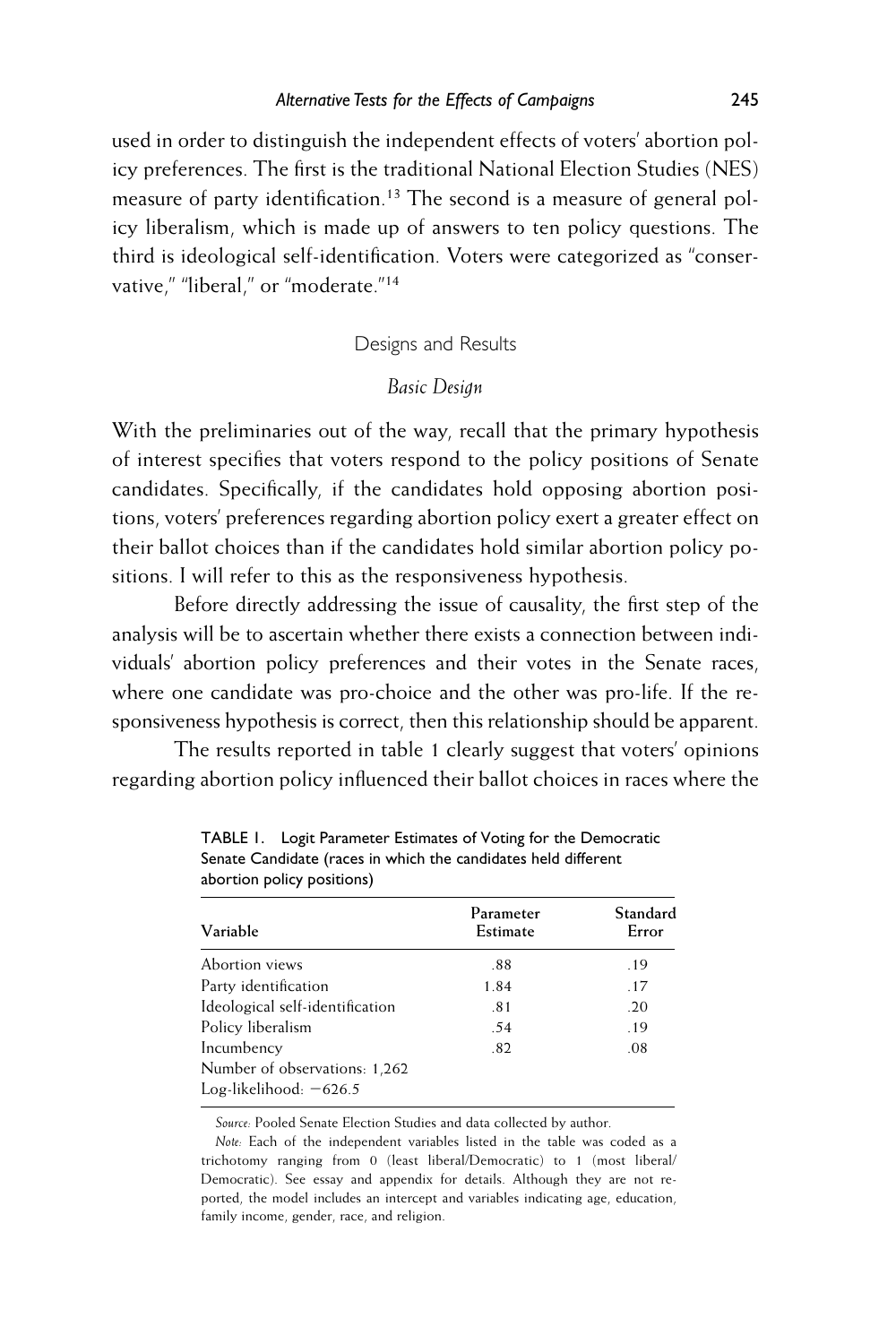Senate candidates held different abortion positions. In the elections where the Democratic candidate was pro-choice and the Republican candidate was pro-life, the multivariate model estimates indicate that voters who supported less restrictive abortion laws were more likely to vote for the Democratic Senate candidate. In these races, with the exception of party identification, voters' opinions regarding abortion exerted the largest effect on their ballot choices. For an otherwise indifferent voter, the logit estimate of .88 suggests that favoring less, rather than more, restrictive abortion laws increased the probability of voting for the Democratic candidate by .22.15

Although finding an effect of abortion views in elections where the candidates held opposing positions is necessary for the responsiveness hypothesis to be true, it is far from sufficient. There are a variety of competing hypotheses that predict the same relationship. Thus the statistical results have yet to provide any strong evidence regarding the cause of the relationship between abortion policy preferences and voting behavior. For example, Jacobson and Wolfinger (1989) analyzed a California Senate race in which the candidates held different positions on the Equal Rights Amendment (ERA) and showed a connection between individuals' opinions of the ERA and their votes. They hesitated, however, to conclude that voters were responding to the candidates.

An issue question may simply identify a subset of voters with a particular political bias; for example, other things being equal, people who favor the ERA may also favor liberal Democrats like Alan Cranston and might have supported him just as consistently had Gann [the Republican] endorsed the ERA, killing it as a campaign issue. Just because an issue position is related to the vote does not mean that the issue itself influenced the vote.  $(526)$ 

Jacobson and Wolfinger cite one plausible alternative. Voters with particular policy preferences may simply habitually vote for candidates of one of the parties. There are other plausible explanations too. These alternative hypotheses will be assessed in the ensuing sections as more elaborate research designs are introduced.

The more general point is an important one. Hypotheses about campaign effects, be they the responsiveness one investigated here or others, specify that voting behavior is influenced by election and campaign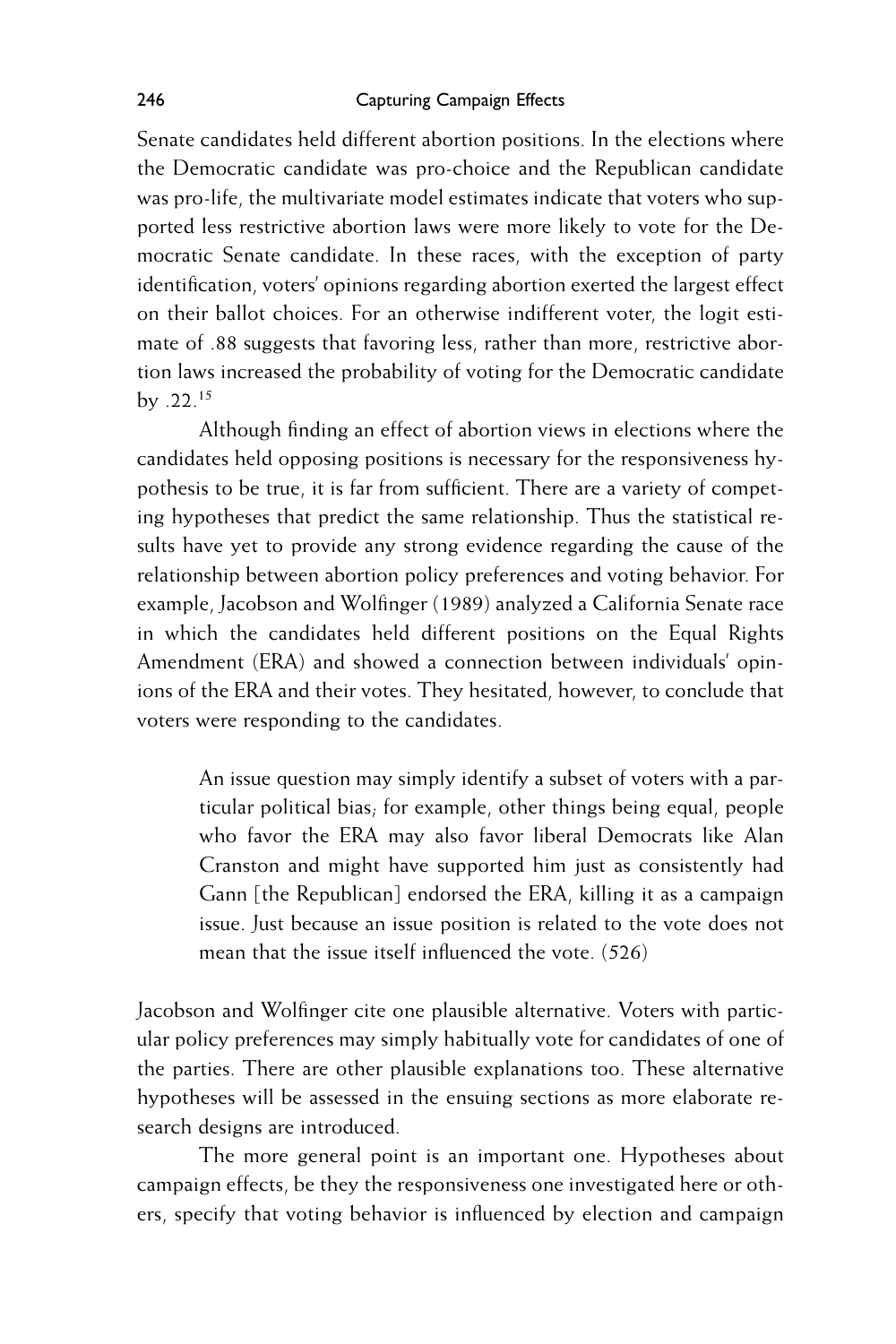characteristics. To test these hypotheses, it is therefore important to demonstrate that variation in election characteristics is associated with variation in voting behavior.<sup>16</sup> The "basic" design provides no variation in the campaign variable of interest and therefore can provide no information about how voting behavior might be different if the election context were different.<sup>17</sup> This is a limitation that analysts of presidential elections often face. For instance, was the abortion policy voting that Alvarez and Nagler (1995) identified in the 1992 presidential election caused by the candidates' opposing positions? With only a single election, it is impossible to tell.

# *Multiple Races Design*

Ideally, one would compare the effect of voters' views regarding abortion policy in races where the candidates held different positions to the effect of abortion opinions in the counterfactual condition of the candidates sharing similar abortion positions. But the fundamental problem of causal inference prevents conducting this test. However, there are a number of comparisons that can be made that will help explain why abortion policy opinions affect voting behavior in the races where the candidates held different abortion positions.

Not all Senate races are contests between pro-choice Democrats and pro-life Republicans. In nearly half of the campaigns, both candidates held similar positions regarding abortion policy. If voters respond to the candidates' positions, then the effect of their abortion policy preferences will be smaller, perhaps nonexistent, in those races where the candidates' positions were similar. On the other hand, if voters do not respond to the candidates, and instead those more and less supportive of restrictive abortion laws habitually favor Republicans and Democrats, respectively, then the effect of abortion policy preferences will not vary across campaign contexts. A similar lack of variation will be observed if voters respond to the national parties' abortion positions rather than those of the Senate candidates, because the parties' positions are constant across election contexts.

The findings reported in table 2 address these issues. The voting models were estimated over the entire set of Senate elections. The first two columns of the table report the estimates from a model that constrains the effects of the parameters to be identical across campaign types. The third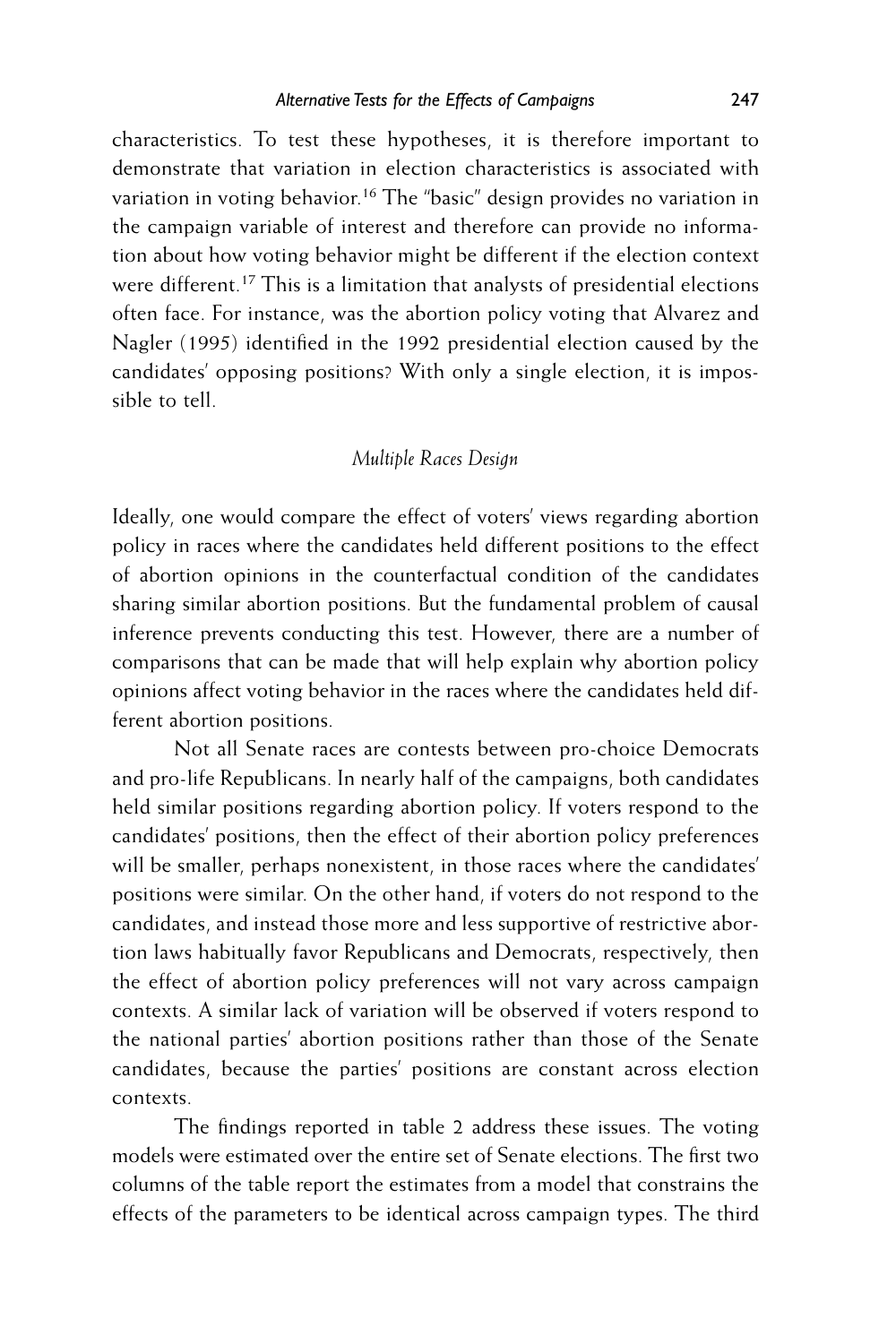and fourth columns display the estimates of a model that permits the effects of the independent variables to vary across election contexts.18 The results suggest that there is variation in voting behavior associated with whether the candidates held similar or different positions regarding abortion policy. Comparing the log-likelihoods of the two models, one finds an improvement in fit to the data with the unconstrained model that would probably not be evident if the determinants of vote choice were identical in both types of elections ( $p < .01$ ).

Notice the pattern of differences in parameter estimates between races where the candidates held similar abortion positions and those where the candidates' positions were different. The unconstrained model estimates indicate that, in contrast to the substantial effect of abortion opinions in races where the candidates held different positions, there was virtually no effect of voters' abortion views in races where the candidates' positions were similar. This finding suggests that the initial observed relationship between abortion policy preferences and Senate voting behavior

|                                                      | <b>Constrained Model</b> |                   | <b>Unconstrained Model</b> |                   |
|------------------------------------------------------|--------------------------|-------------------|----------------------------|-------------------|
|                                                      | Parameter<br>Estimate    | Standard<br>Error | Parameter<br>Estimate      | Standard<br>Error |
| Abortion views                                       | .46                      | .14               | $-.02$                     | .21               |
| Abortion views $\times$ candidates' positions        |                          |                   | .88                        | .28               |
| Party identification                                 | 2.04                     | .12               | 2.31                       | .19               |
| Party identification $\times$ candidates' positions  |                          |                   | $-.47$                     | .24               |
| Ideological self-identification                      | .78                      | .15               | .85                        | .23               |
| Ideological self-identification $\times$ candidates' |                          |                   |                            |                   |
| positions                                            |                          |                   | $-.08$                     | .30               |
| Policy liberalism                                    | .66                      | .14               | .77                        | .21               |
| Policy liberalism $\times$ candidates' positions     |                          |                   | $-.20$                     | .28               |
| Incumbency                                           | 1.00                     | .06               | 1.29                       | .10               |
| Incumbency $\times$ candidates' positions            |                          |                   | $-.48$                     | .13               |
| Candidates' positions                                |                          |                   | .01                        | .23               |
| Number of observations: 2,416                        |                          |                   |                            |                   |
| Log-likelihood of constrained model: $-1,169.7$      |                          |                   |                            |                   |
| Log-likelihood of unconstrained model: $-1,156.9$    |                          |                   |                            |                   |
| p-value for difference: .0003                        |                          |                   |                            |                   |

TABLE 2. Logit Parameter Estimates of Voting for the Democratic Senate Candidate (multiple races design)

*Source:* Pooled Senate Election Studies and data collected by author.

*Note:* Candidates' positions is coded 0 for races in which both Senate candidates held similar abortion policy positions and 1 for races in which the candidates held different positions. Each of the other independent variables listed in the table is coded as a trichotomy ranging from 0 (least liberal/Democratic) to 1 (most liberal/Democratic). See essay and appendix for details. Although they are not reported, both models include constants and variables indicating age, education, family income, gender, race, and religion.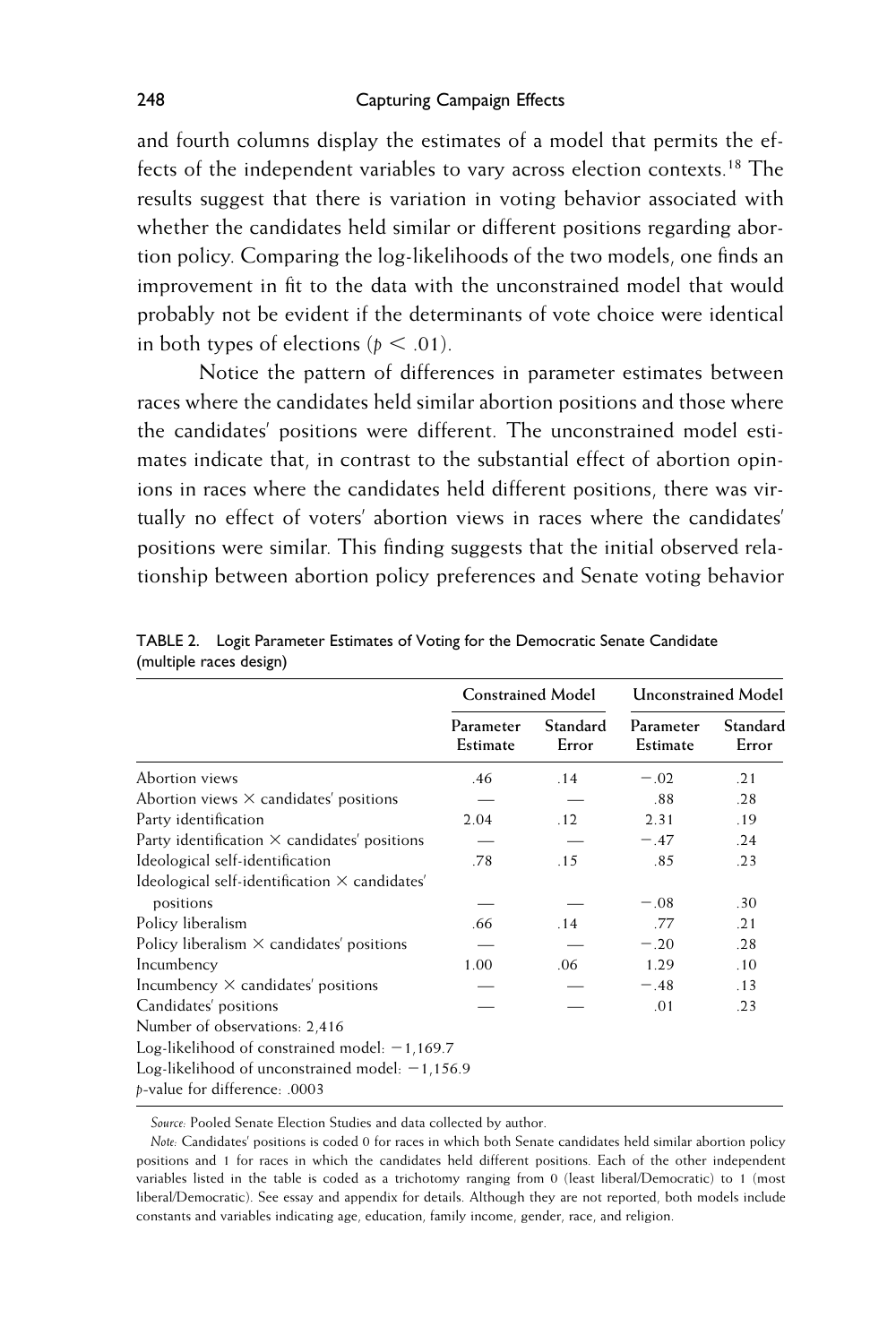(table 1) cannot properly be explained by either the habit or national party responsiveness hypotheses.

The results displayed in table 2 also permit the rejection of another competing explanation. Westlye (1991) argues that campaign intensity causes a greater level of policy voting because voters are provided sufficient information in hard-fought races to base their decisions on policy considerations. The model estimates reported in table 2 do not provide a direct test of Westlye's hypothesis, but they do rule out the possibility that Westlye's theory explains the pattern of results. If the cause of the larger effect of abortion views in races where the candidates' positions were different was to be found in higher levels of campaign intensity in those races, then the magnitudes of the effects of the other independent variables would be larger too. This is decidedly not the case. With the exception of abortion policy preferences, in elections where the candidates held different abortion positions the parameter estimates of the effects of all the independent variables are *smaller.*

Comparing the effects of independent variables in different campaign settings falls under Brady, Johnston, and Sides's (this volume) rubric of a "multiple races design."19 The design is more powerful than a simple cross-sectional design that investigates a single election, or a set of elections, in which no variation in the campaign variable of interest is observed. Its use has led to the rejection of three rival explanations for the initial finding of a substantial effect of abortion views on voting behavior. If these were the only competing hypotheses, then concluding in favor of the responsiveness hypothesis would be warranted. But there are additional explanations that cannot be tested with the multiple races design. Consequently, other research designs should be considered.

# *Stacked Elections/Judgments Designs*

Recall again the counterfactual condition associated with the set of observed candidates with different abortion positions. If, instead, their positions were similar, the responsiveness hypothesis predicts that the effect of abortion views on voting behavior would be diminished. The multiple races design approximates a comparison between observed and counterfactual conditions to the extent that differences other than the candidates' positions are minimized between the two types of campaigns. If candidates' positions were randomly assigned, then the multiple races design would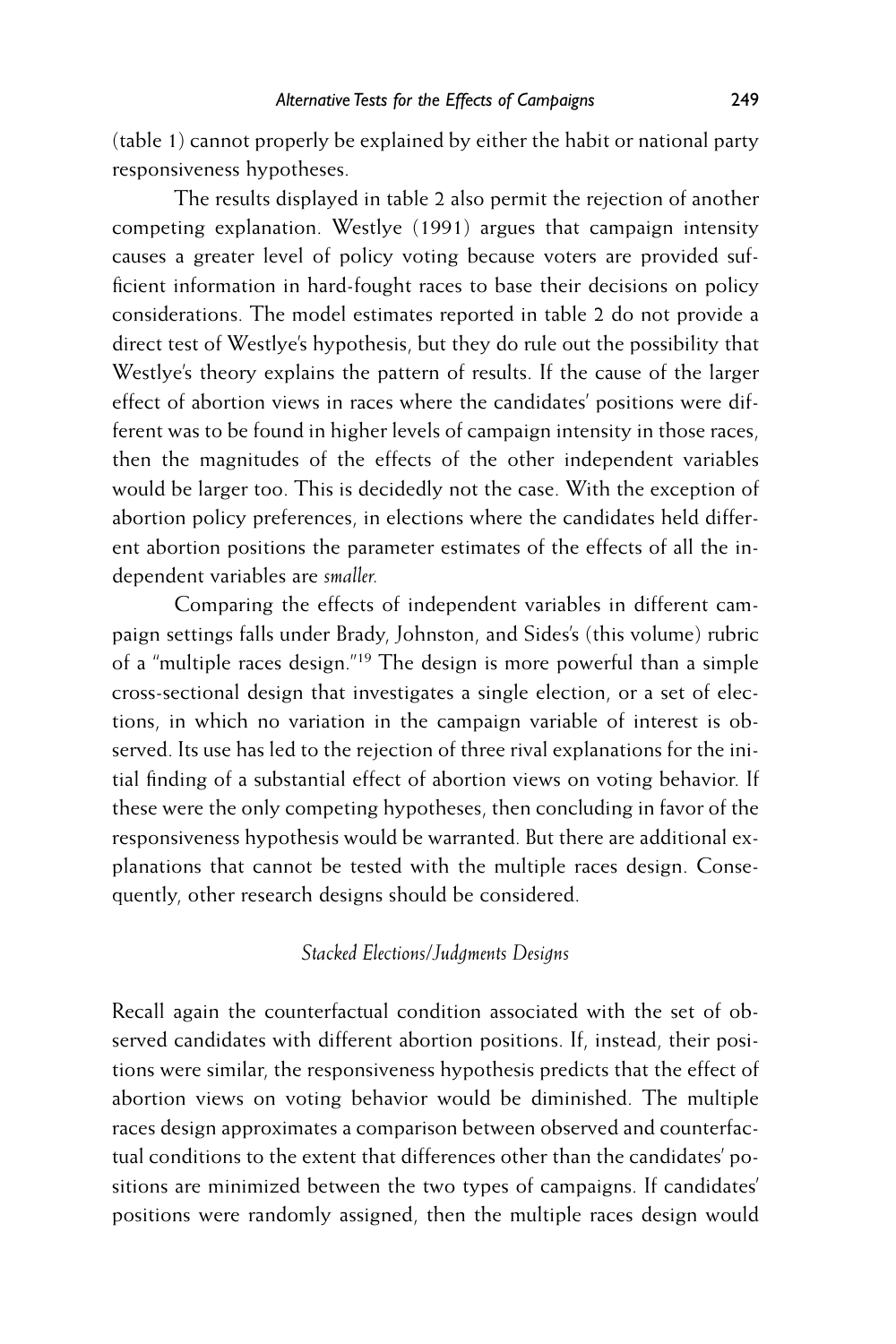constitute a controlled experiment and further analysis would be unnecessary. With little reason to assume this to be true, prudence dictates either confirming the validity of this possibility or employing a research design that can distinguish selection effects from the causal effects of candidates' policy positions. Otherwise, one cannot confidently interpret the findings.

Although the multiple races design permitted the rejection of the hypothesis that candidates' positions were merely a proxy for campaign intensity, the possibility of a spurious relationship remains. Wright and Berkman (1986) introduce another rival hypothesis.

If some states have political cultures more disposed to ideological politics than others, then we might observe a correlation between candidate polarization and ideological voting even if voters were not responding to specific candidates. From this perspective, candidate polarization measures an aspect of political culture rather than the specific stimuli affecting voters.  $(578)$ 

Not only might some states have more ideological politics in general, but the nature of abortion politics might also vary by state. For example, several studies have emphasized state differences in interest group activity and mobilization (Cohen and Barrilleaux 1993; Hansen 1993; Meier and McFarlane 1993). My own analysis of election exit polls reveals varying levels of partisan polarization within states regarding abortion policy preferences.

The general point is that the relationship between candidates' positions and voting behavior revealed by the multiple races design might not be causal. Both the level of abortion policy voting and the Senate candidates' positions might be caused by relatively fixed state characteristics. If this is true, then candidates' positions are simply epiphenomenal, associated with, but not the cause of, the level of abortion policy voting.

To determine whether Senate candidates' abortion positions truly cause the level of abortion policy voting or are simply an indicator of states' political cultures, a design that controls for fixed state effects must be employed. One possibility entails directly measuring aspects of state political cultures and including them in a multiple races design along with the Senate candidates' positions. This approach entails several disadvantages that suggest that another alternative should be sought. First, measuring the various dimensions of state political culture is no easy task. Second,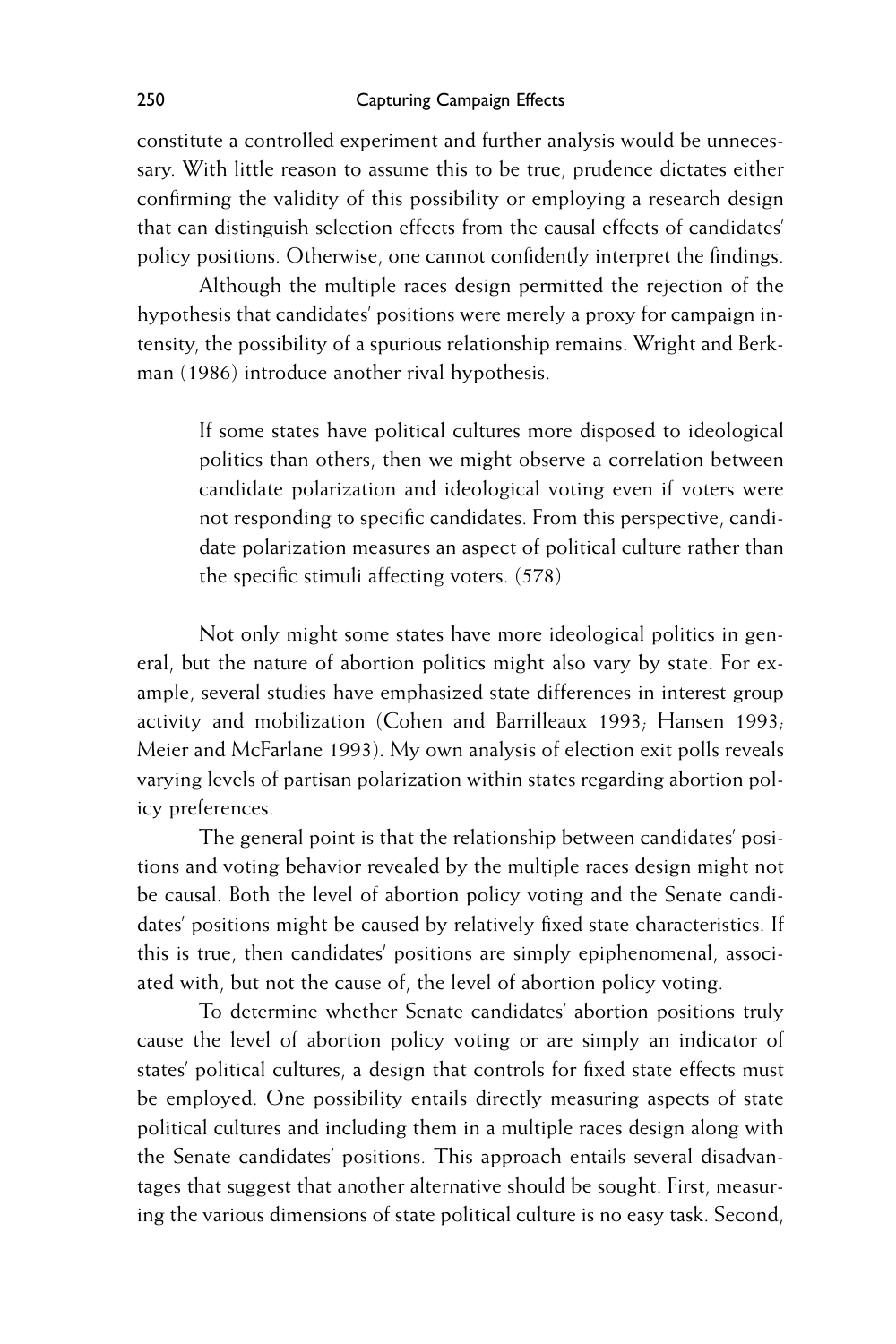even if valid indicators could be constructed, including them in voting models might result in levels of multicollinearity that would substantially diminish the possibility of obtaining precise estimates of the myriad stateand election-level effects.

A different approach that can distinguish fixed state effects from those of the candidates' positions is referred to as a "stacked design" by Brady, Johnston, and Sides (this volume). If aspects of state political cultures cause the level of policy voting in Senate elections, then these same factors would lead people to rely more heavily on their abortion opinions when making other political judgments too. For example, if abortion politics are especially salient in a particular state, then residents of that state will rely on their opinions regarding abortion when voting for senator and making other political judgments, such as assessing the president. In contrast, if the greater effects of voters' opinions regarding abortion policy on Senate voting are caused by candidates' holding contrasting abortion positions, then Senate candidates' abortion positions will not be associated with larger effects of voters' abortion opinions on other political judgments.

Stacked designs include dependent variables other than the primary one of interest. If similar variation in the magnitudes of estimated effects are found for the additional dependent variables, then attributing the variation in the magnitudes of the estimated effects of the independent variables on the primary dependent variable to a campaign characteristic is unwarranted.

In the present case, two additional dependent variables are available, voting for the House of Representatives and presidential approval. If the responsiveness hypothesis is correct, then the Senate candidates' positions will not be associated with the magnitude of the relationship between abortion opinions and House voting and presidential approval. If the candidates' positions merely reflect an aspect of state political cultures, then the observed relationship between Senate candidates' positions and voting for the Senate will also be apparent if either House voting or presidential approval is substituted for Senate voting.<sup>20</sup>

Tables 3 and 4 report the model estimates of voting for the Democratic House candidate and disapproval of President Bush, respectively.21 Neither provides evidence for the fixed state effects hypothesis. To the extent that differences do exist, the parameter estimates suggest a *smaller* effect of abortion policy preferences on House voting and presidential approval in the states where the Senate candidates held different abortion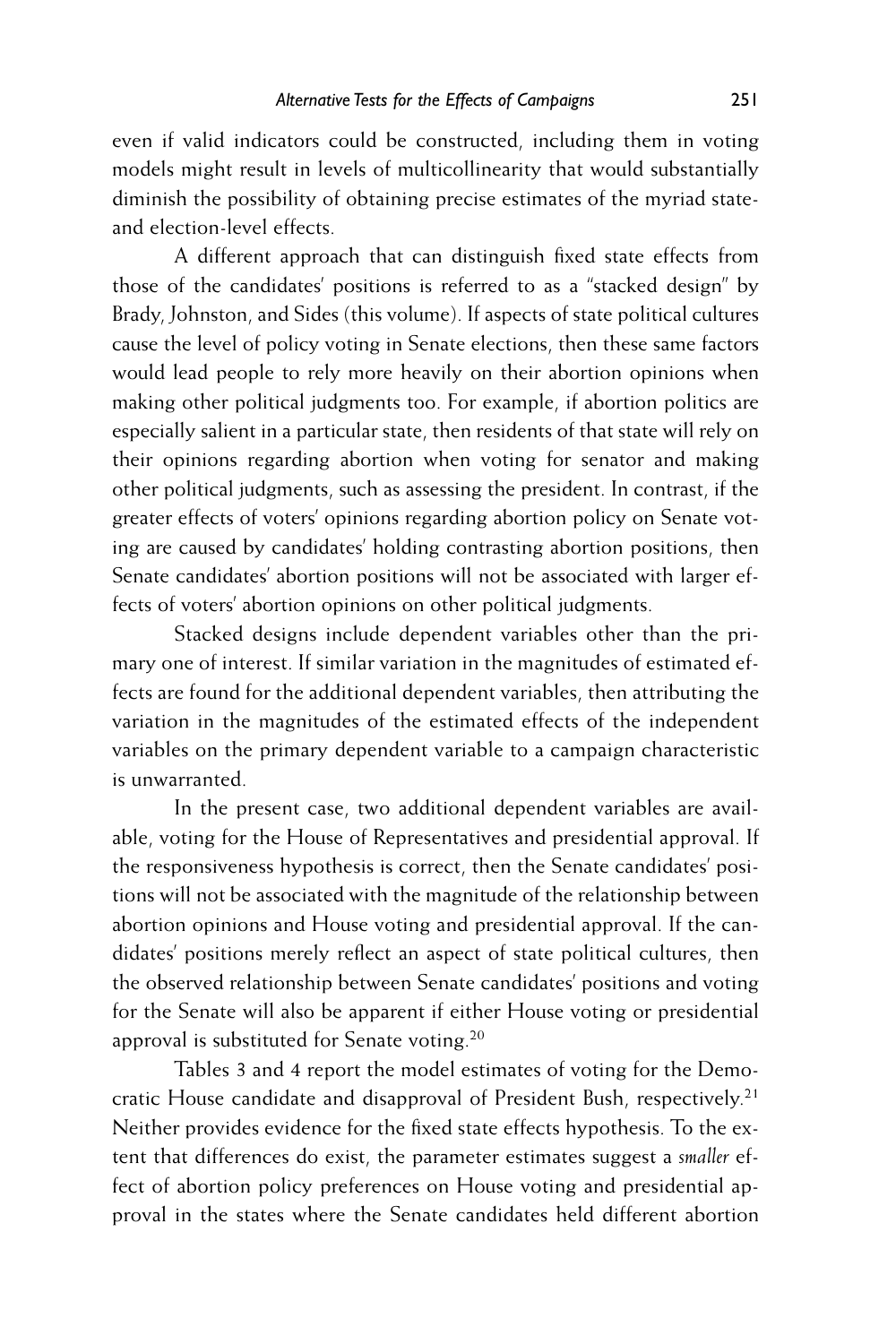|                                                      | <b>Constrained Model</b> |                   | <b>Unconstrained Model</b> |                   |
|------------------------------------------------------|--------------------------|-------------------|----------------------------|-------------------|
|                                                      | Parameter<br>Estimate    | Standard<br>Error | Parameter<br>Estimate      | Standard<br>Error |
| Abortion views                                       | .28                      | .15               | .39                        | .20               |
| Abortion views $\times$ candidates' positions        |                          |                   | $-.24$                     | .28               |
| Party identification                                 | 2.04                     | .12               | 1.98                       | .17               |
| Party identification $\times$ candidates' positions  |                          |                   | .14                        | .24               |
| Ideological self-identification                      | .74                      | .15               | .53                        | .22               |
| Ideological self-identification $\times$ candidates' |                          |                   |                            |                   |
| positions                                            |                          |                   | .43                        | .31               |
| Policy liberalism                                    | .33                      | .14               | .25                        | .20               |
| Policy liberalism $\times$ candidates' positions     |                          |                   | .15                        | .28               |
| Candidates' positions                                |                          |                   | $-.27$                     | .20               |
| Number of observations: 2,091                        |                          |                   |                            |                   |
| Log-likelihood of constrained model: $-1,098.0$      |                          |                   |                            |                   |
| Log-likelihood of unconstrained model: $-1,095.2$    |                          |                   |                            |                   |
| p-value for difference: .35                          |                          |                   |                            |                   |

#### TABLE 3. Logit Parameter Estimates of Voting for the Democratic House Candidate (stacked design)

*Source:* Pooled Senate Election Studies and data collected by author.

*Note:* Candidates' positions is coded 0 for races in which both Senate candidates held similar abortion policy positions and 1 for races in which the candidates held different positions. Each of the other independent variables listed in the table is coded as a trichotomy ranging from 0 (least liberal/Democratic) to 1 (most liberal/Democratic). See essay and appendix for details. Although they are not reported, both models include constants and variables indicating age, education, family income, gender, race, and religion.

|  | TABLE 4. Logit Parameter Estimates of Disapproval of President Bush (stacked design) |  |  |  |  |  |  |
|--|--------------------------------------------------------------------------------------|--|--|--|--|--|--|
|--|--------------------------------------------------------------------------------------|--|--|--|--|--|--|

|                                                                   | <b>Constrained Model</b> |                   | <b>Unconstrained Model</b> |                   |
|-------------------------------------------------------------------|--------------------------|-------------------|----------------------------|-------------------|
|                                                                   | Parameter<br>Estimate    | Standard<br>Error | Parameter<br>Estimate      | Standard<br>Error |
| Abortion views                                                    | .65                      | .15               | .76                        | .21               |
| Abortion views $\times$ candidates' positions                     |                          |                   | $-.22$                     | .28               |
| Party identification                                              | 1.83                     | .12               | 1.69                       | .18               |
| Party identification $\times$ candidates' positions               |                          |                   | .29                        | .24               |
| Ideological self-identification                                   | .81                      | .15               | .90                        | .21               |
| Ideological self-identification $\times$ candidates'<br>positions |                          |                   | $-.20$                     | .29               |
| Policy liberalism                                                 | .54                      | .14               | .47                        | .21               |
| Policy liberalism $\times$ candidates' positions                  |                          |                   | .15                        | .28               |
| Candidates' positions                                             |                          |                   | .27                        | .23               |
| Number of observations: 2,251                                     |                          |                   |                            |                   |
| Log-likelihood of constrained model: $-1,113.3$                   |                          |                   |                            |                   |
| Log-likelihood of unconstrained model: $-1,107.3$                 |                          |                   |                            |                   |
| p-value for difference: .03                                       |                          |                   |                            |                   |

*Source:* Pooled Senate Election Studies and data collected by author.

*Note:* Candidates' positions is coded 0 for races in which both Senate candidates held similar abortion policy positions and 1 for races in which the candidates held different positions. Each of the other independent variables listed in the table is coded as a trichotomy ranging from 0 (least liberal/Democratic) to 1 (most liberal/Democratic). See essay and appendix for details. Although they are not reported, both models include constants and variables indicating age, education, family income, gender, race, religion, and survey year (1992 versus 1990).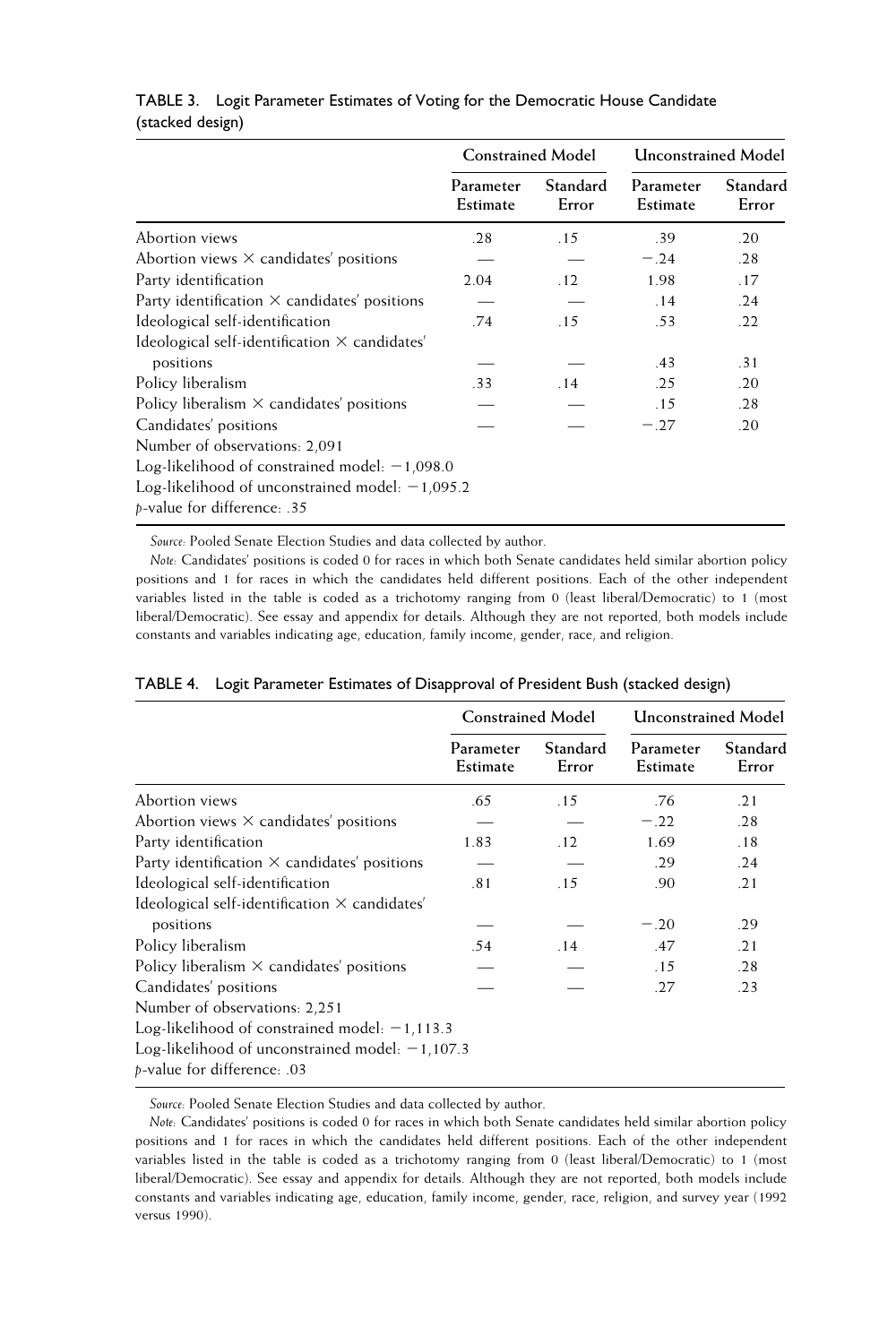positions. Thus the possibility that fixed characteristics of the states explain the observed relationship between the level of abortion policy voting and Senate candidates appears less likely.

## *Controlled Constituencies/Multiple Races Designs*

The stacked design helped to rule out the general hypothesis of fixed state effects. However, there remains a more narrow version of the hypothesis. There may be fixed state effects with respect to particular election types or constituencies. For example, within states, consistent patterns of voting behavior may be apparent in statewide elections generally or Senate elections in particular. Analyzing presidential approval and House voting would not pick up this sort of effect. Another approach is necessary.

One conceptual possibility entails analyzing multiple Senate elections in the same state. Consider, for example, the California Senate races in 1992. In that year, two Senate elections were held, one for a regular sixyear term and another for the remaining two years of a vacated seat. In one of these races, the candidates held opposing abortion positions.<sup>22</sup> In the other, both candidates were pro-choice.<sup>23</sup> The responsiveness hypothesis predicts that individuals' preferences regarding abortion policy would be more strongly related to voting behavior in the former race compared to the latter. In contrast, if the California political culture determines the level of abortion policy voting in Senate elections, then one would not observe differences across the races.

Although concurrent Senate elections are a rarity, a research design based on the logic of analyzing them may be developed and implemented. The Senate studies include data from Senate elections in 1990 and 1992. As a result, there is some overlap between races and states. Sixteen states held elections in both years. In four, both candidates were pro-life in each election. In five others, both were pro-choice in each election. In seven states, however, one of the elections pitted candidates who held different abortion positions, while in the other race the candidates held similar abortion positions. This latter group of states provides some variation in candidate positions that is independent of any fixed state characteristics. Consequently, if candidates' positions cause the degree to which voters' abortion opinions affect their votes, then the effect of abortion opinions should be greater in the seven races where the candidates held different positions. I term this a "controlled constituency multiple races design."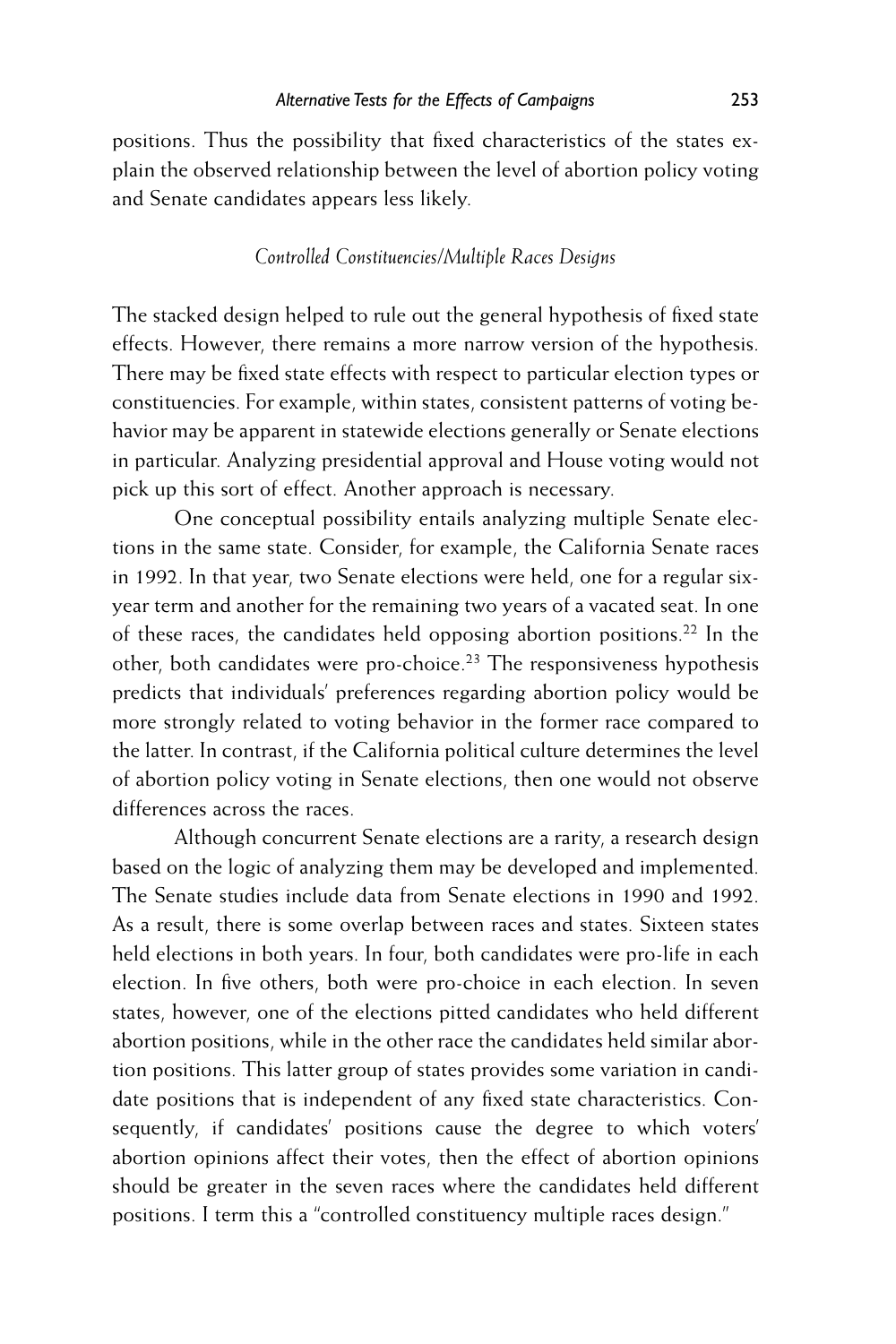Table 5 presents model estimates that appear to further rule out the fixed state characteristics hypothesis. Overall the unconstrained model fits the data better and provides a considerable degree of confidence that the improvement in fit is not merely due to chance ( $p < .01$ ). In addition, the pattern of coefficients is remarkably similar to those from the simple multiple races design. The estimated effect of voters' abortion policy preferences increases in the races where the candidates held different abortion positions, whereas the estimated effects of all the other independent variables are diminished in this campaign context.<sup>24</sup>

## Summary and Conclusion

Moving beyond the basic research design that analyzes voting behavior in races where the Senate candidates held contrasting abortion positions has proven to be a valuable strategy. Each subsequent design helped rule out plausible explanations for the initial observed relationship between voters'

|                                                                                  | <b>Constrained Model</b> |                   | <b>Unconstrained Model</b> |                   |
|----------------------------------------------------------------------------------|--------------------------|-------------------|----------------------------|-------------------|
|                                                                                  | Parameter<br>Estimate    | Standard<br>Error | Parameter<br>Estimate      | Standard<br>Error |
| Abortion views                                                                   | .75                      | .30               | .54                        | .47               |
| Abortion views $\times$ candidates' positions                                    |                          |                   | .44                        | .60               |
| Party identification                                                             | 2.13                     | .28               | 2.32                       | .45               |
| Party identification $\times$ candidates' positions                              |                          |                   | $-.42$                     | .57               |
| Ideological self-identification                                                  | .80                      | .31               | 1.02                       | .53               |
| Ideological self-identification $\times$ candidate's<br>positions                |                          |                   | $-.15$                     | .66               |
| Policy liberalism                                                                | .60                      | .31               | .76                        | .51               |
| Policy liberalism $\times$ candidates' positions                                 |                          |                   | $-.39$                     | .65               |
| Incumbency                                                                       | 1.61                     | .17               | 2.34                       | .27               |
| Incumbency $\times$ candidates' positions                                        |                          |                   | $-1.32$                    | .35               |
| Candidates' positions                                                            |                          |                   | .50                        | .48               |
| Number of observations: 580                                                      |                          |                   |                            |                   |
| Log-likelihood of constrained model: $-261.8$                                    |                          |                   |                            |                   |
| Log-likelihood of unconstrained model: $-250.1$<br>p-value for difference: .0007 |                          |                   |                            |                   |

TABLE 5. Logit Parameter Estimates of Voting for the Democratic Senate Candidate (multiple race controlled constituency design)

*Source:* Pooled Senate Election Studies and data collected by author.

*Note:* Candidates' positions is coded 0 for races in which both Senate candidates held similar abortion policy positions and 1 for races in which the candidates held different positions. Each of the other independent variables listed in the table is coded as a trichotomy ranging from 0 (least liberal/Democratic) to 1 (most liberal/Democratic). See essay and appendix for details. Although they are not reported, both models include constants and variables indicating age, education, family income, gender, race, and religion.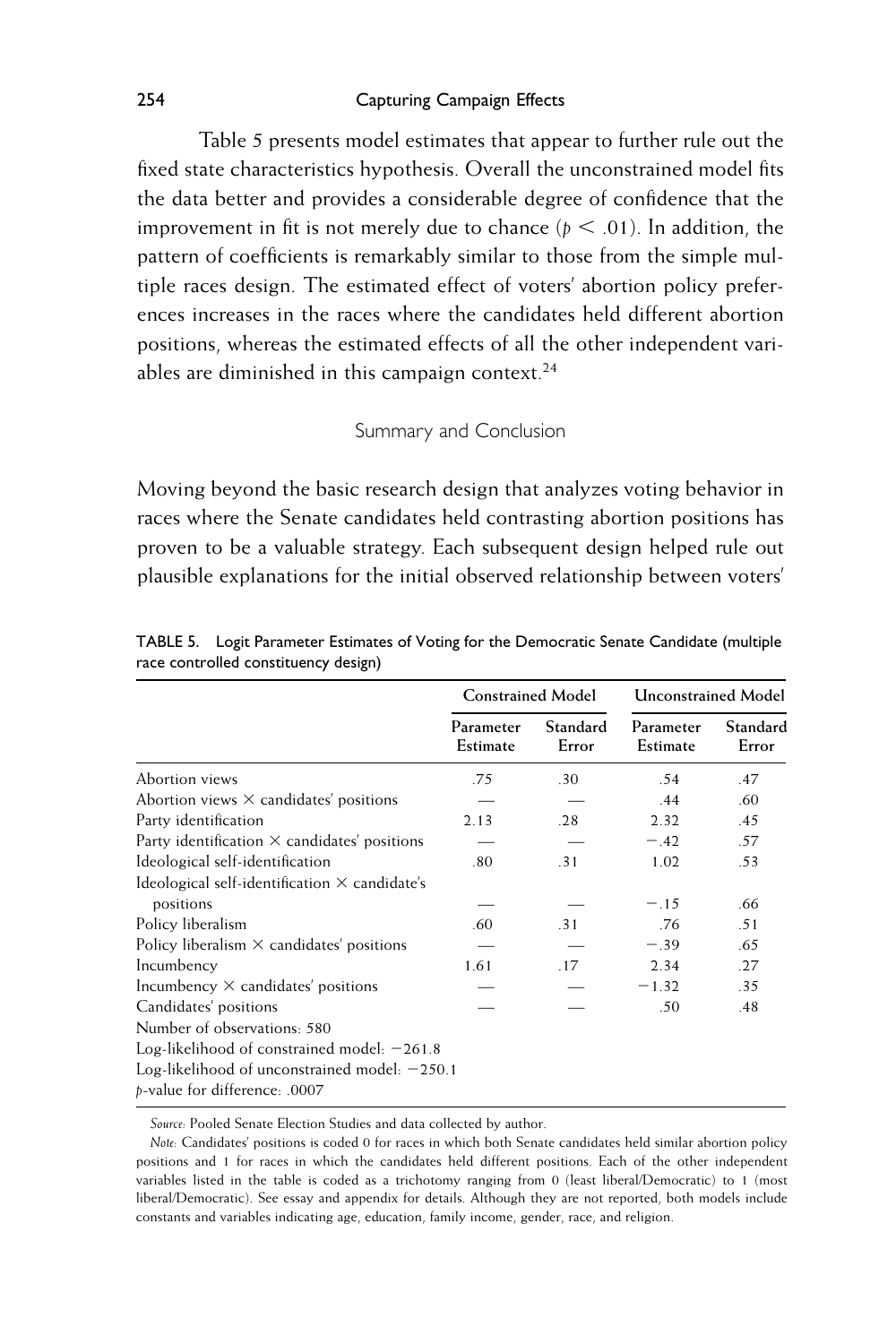abortion policy preferences and their ballot choices. Of course, there are always more possibilities. Consequently, concluding with absolute certainty that voters respond to the Senate candidates' abortion policy positions would be going too far. Nevertheless, as a result of employing the varied research designs discussed in this essay, confidence in the validity of the responsiveness hypothesis has been substantially enhanced; it is the only one of the considered hypotheses left standing.

More generally, none of the designs discussed in this essay are limited in their applicability to U.S. Senate elections. Nor are they exclusively limited to situations where there are numerous elections. Consider a concrete example regarding presidential elections. In their analysis of the 1988 election between George Bush and Michael Dukakis, Shanks and Miller (1991) found a substantial effect of voters' opinions regarding the death penalty on ballot choices. Those more supportive of using the death penalty were more likely to vote for Bush. In contrast, their analysis of the 1992 presidential election (Miller and Shanks 1996) revealed that voters' opinions regarding the death penalty were unrelated to ballot choices. Comparing the effect of the death penalty opinions in these two campaigns constitutes a "controlled constituency design" and lends support to the notion that voters respond to presidential candidates' policy positions.

To be sure, the research designs discussed in this essay do have a weakness. They are better at identifying a causal factor than revealing the causal process by which voters eventually respond to it. That is, the findings reported here have suggested that voters respond to Senate candidates' policy positions without illuminating exactly how this happens. However, the somewhat lengthy list of plausible hypotheses that have been falsified attests to the value of the approaches employed in this essay.

# **APPENDIX: Coding and Univariate Statistics**

## *A. Measurement*

Voters' preferences regarding abortion policy were measured using responses to three questions:

1. Do you think abortion should be legal under all circumstances, only legal under certain circumstances, or never legal under any circumstance?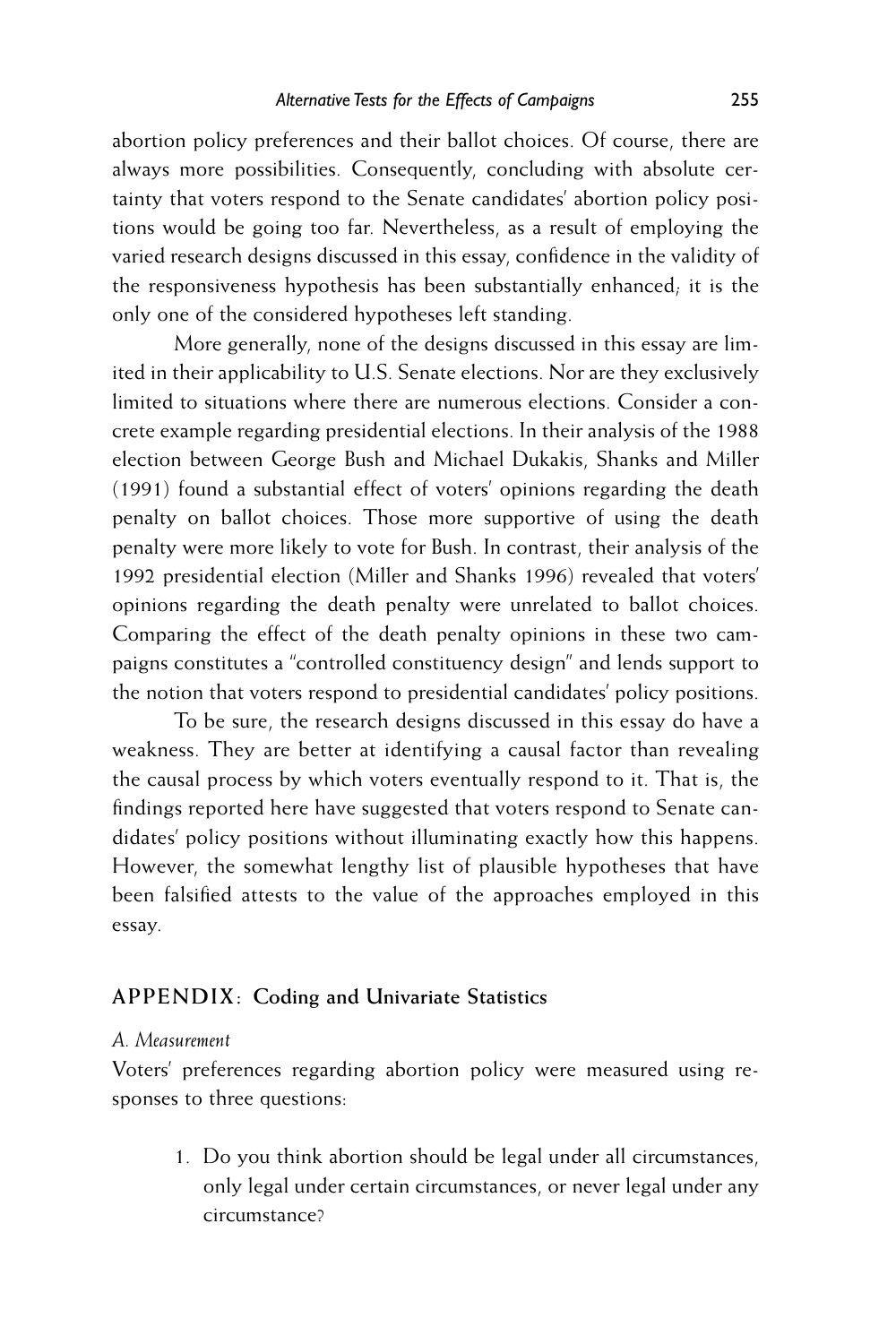- 2. Would you favor or oppose a state law that would require parental consent before a teenager under eighteen could have an abortion?
- 3. Would you favor or oppose a law in your state that would allow the use of government funds to help pay for the costs of abortion for women who cannot afford them?

Questions 2 and 3 included follow-ups to ascertain whether individuals' support or opposition was "strong" or "not strong." Answers to each of the three questions were coded to range from 0 (favoring more restrictive abortion policies) to 1 (favoring less restrictive abortion policies) and averaged to produce a single scale of abortion support. The average interitem Pearson's correlation of the scale components is .35, and the coefficient of reliability (Cronbach's alpha) of the scale is .62.

A trichotomized version of the scale was constructed by placing roughly equal numbers of respondents into each of three categories. Simplifying the scale in this manner substantially eases the interpretation of the multivariate model estimates without altering the pattern of results. The one-third of the sample least supportive of minimal abortion restrictions are coded 0; those most supportive are coded 1; the remaining onethird are coded 5

The policy liberalism scale is based on answers to ten questions. Eight of the items are from a battery of questions in which respondents were asked the following: "If you had a say in making up the federal budget this year, for which of the following programs would you like to see spending increased and for which would you like to see spending decreased?" The programs included in the scale are the environment, public schools, food stamps, fighting the disease AIDS, child care, defense spending, medical care, and government assistance for the homeless. Responses to two additional questions regarding the death penalty and government assistance for blacks were also included in the scale of policy liberalism. To construct the scale, each variable was coded to range from 0 (least liberal) to 1 (most liberal). Respondents' average responses were used to indicate their general level of policy liberalism. (Those with missing data for an item were assigned its mean value. Respondents who answered less than half the items, fewer than 1 percent of the voters in the Senate studies, were excluded from the analysis.) Like the abortion scale, a trichotomous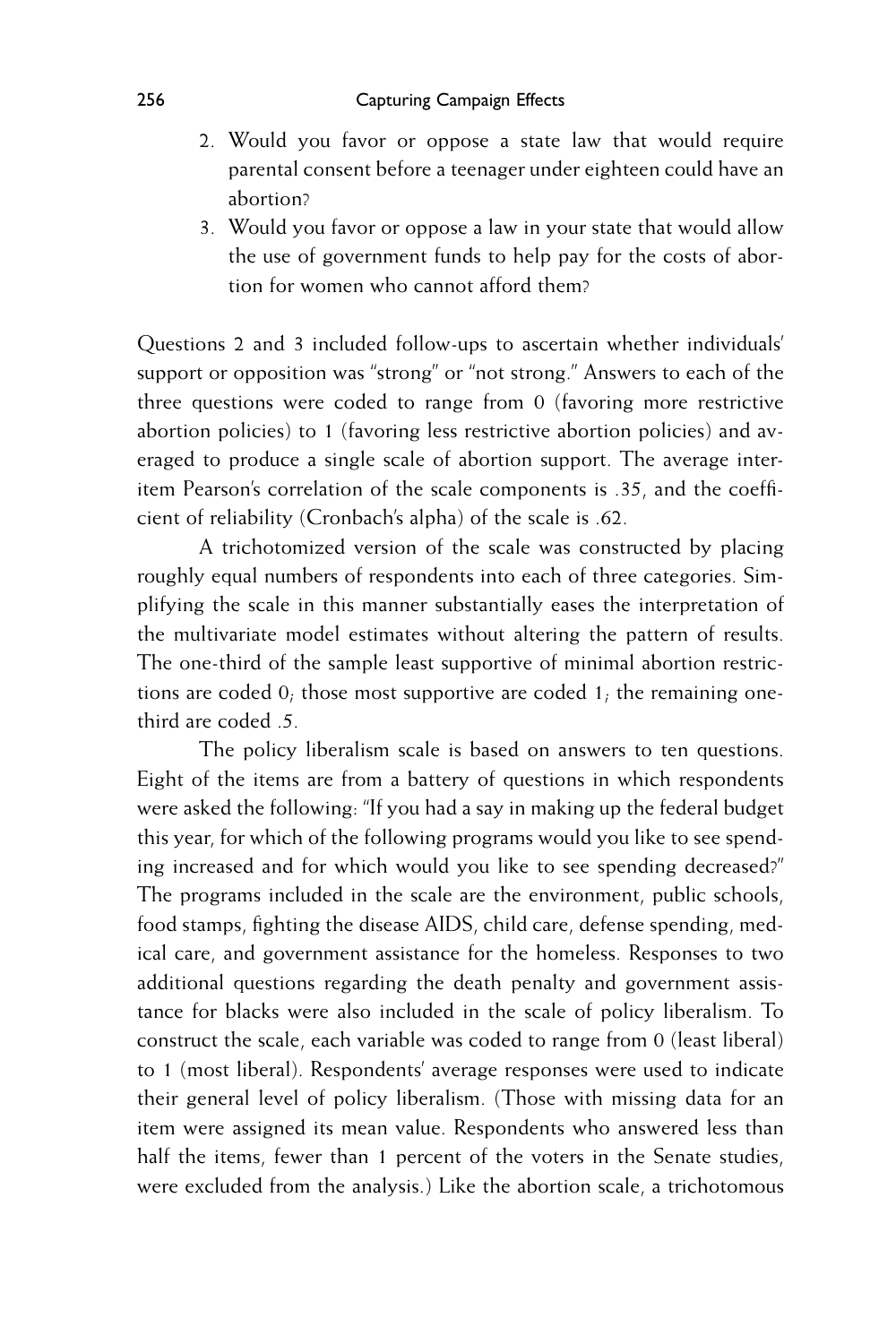indicator with an equal number of respondents in each category is used in the multivariate analyses. Those respondents with the least and most liberal policy preferences receive codes of 0 and 1, respectively. The middle one-third of the respondents are coded .5.

The measure of ideological self-identification is based on voters' answers to a set of questions about their political ideology. Respondents were asked to place themselves on a seven-point scale ranging from very liberal to very conservative. Those who did not provide an answer either because they had not "thought much about it" or "did not know" were then asked, "If you had to choose, would you consider yourself a liberal or a conservative?" Respondents who placed themselves on the conservative side of the seven-point scale or answered "conservative" in the follow-up question are coded as conservatives and receive a value of 0 on the ideological self-identification scale. Respondents who placed themselves on the liberal side of the seven-point scale or answered "liberal" in the follow-up question are coded as liberals and receive a value of 1 on the scale. The remaining respondents are classified as moderates and coded .5.

# *B. Univariate Statistics*

The distributions, means, and standard deviations of the variables used in the multivariate analyses are reported in the following table.

| Variable                        | Categories                                     | Distribution<br>(9) | Mean | Std. Dev. |
|---------------------------------|------------------------------------------------|---------------------|------|-----------|
| Abortion policy preferences     | Less supportive of liberal abortion laws $(0)$ | 30                  | .49  | .38       |
|                                 | Mixed opinions $(.5)$                          | 42                  |      |           |
|                                 | More supportive of liberal abortion laws (1)   | 29                  |      |           |
| Party identification            | Republican (0)                                 | 40                  | .52  | .46       |
|                                 | Pure independent (.5)                          | 15                  |      |           |
|                                 | Democrat (1)                                   | 45                  |      |           |
| Ideological self-identification | Conservative $(0)$                             | 48                  | .38  | .40       |
|                                 | Moderate $(.5)$                                | 29                  |      |           |
|                                 | Liberal $(1)$                                  | 23                  |      |           |
| Policy liberalism               | Less liberal (0)                               | 33                  | .50  | .41       |
|                                 | Mixed $(.5)$                                   | 34                  |      |           |
|                                 | More liberal (1)                               | 33                  |      |           |
| Incumbency                      | Republican incumbent (0)                       | 36                  | .56  | .45       |
|                                 | Open seat race $(.5)$                          | 16                  |      |           |
|                                 | Democratic incumbent (1)                       | 48                  |      |           |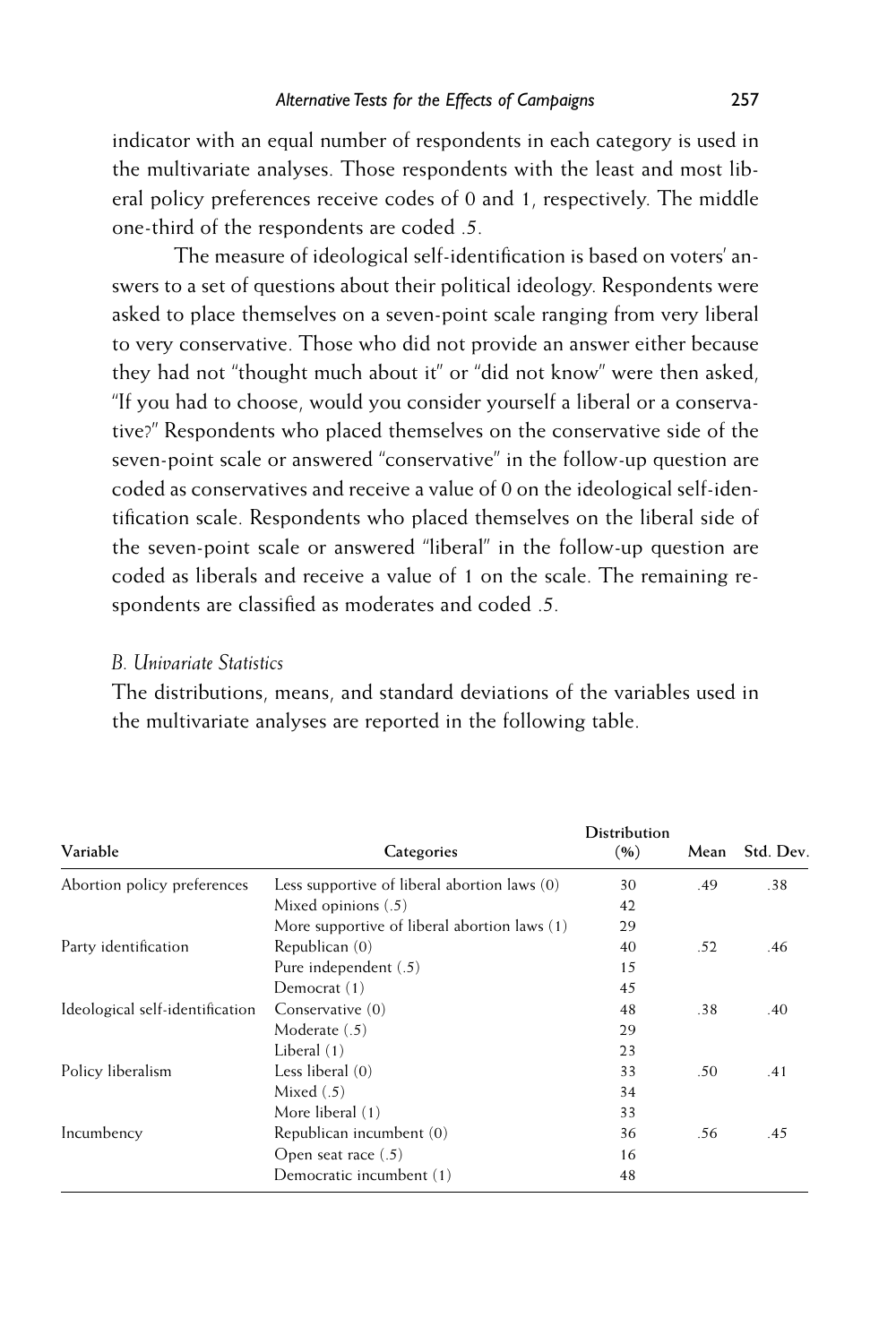#### **NOTES**

1. Westlye (1991) explains the inadequacies of the traditional National Election Studies for analyzing voting behavior in Senate elections.

2. Of course, other elections, namely those for the House, share these characteristics of Senate elections. In principle, the research designs employed here could be used for the analysis of House elections too. In practice, the task is more complicated because measuring the primary election-level variable, discussed in detail later, proves rather difficult.

3. All the research designs discussed in this essay depend on this feature of Senate elections.

4. For example, there is a stark contrast between the two parties' 1992 platforms. The Republican platform read, in part, "We therefore reaffirm our support for a human life amendment to the Constitution, and we endorse legislation to make clear that the 14th Amendment's protections apply to unborn children." Democrats, on the other hand, stood "behind the right of every woman to choose, consistent with *Roe v. Wade,* regardless of ability to pay, and support a national law to protect that right."

5. In other words, a pro-life voter is unlikely to change her views about abortion because a candidate who she likes for other reasons is pro-choice.

6. It is important to note that, although the substantive focus in this essay is policy voting, the research designs are applicable to a wide variety of possible campaign effects.

7. Data limitations largely determined the selection of races to analyze. The Senate Election Studies were conducted in 1988, 1990, and 1992. However, the items tapping abortion policy preferences were not asked in 1988. In addition, *The Abortion Report,* one of the primary sources of campaign information, was not published in 1988.

8. Although a more nuanced election-level variable might be desirable, reliably and validly constructing one on the basis of the available data is not feasible.

9. In all but two of these races, the Democratic candidate was pro-choice and the Republican candidate was pro-life. The two exceptions occurred in the 1990 campaigns in Alaska and Wyoming, where the Republican candidates were prochoice and the Democratic candidates were pro-life. Although it would be worthwhile to analyze this type of race where the candidates hold positions at odds with the national parties, the source of individual-level data, the Senate Election Studies, provides less than one hundred cases from these elections, too few to permit any meaningful analysis of them.

10. Wright and Berkman (1986) attempted to analyze policy voting in Senate elections but due to data limitations were unable to employ any measures that tapped voters' policy preferences about particular issues. Instead, they operationalize policy voting as "the propensity of voters to use general policy liberalismconservatism and evaluations of the president and his handling of the economy in their senatorial voting decisions" (575).

11. The details behind the construction of this measure are described in the appendix.

12. This statement reBects the view that voters' abortion policy preferences do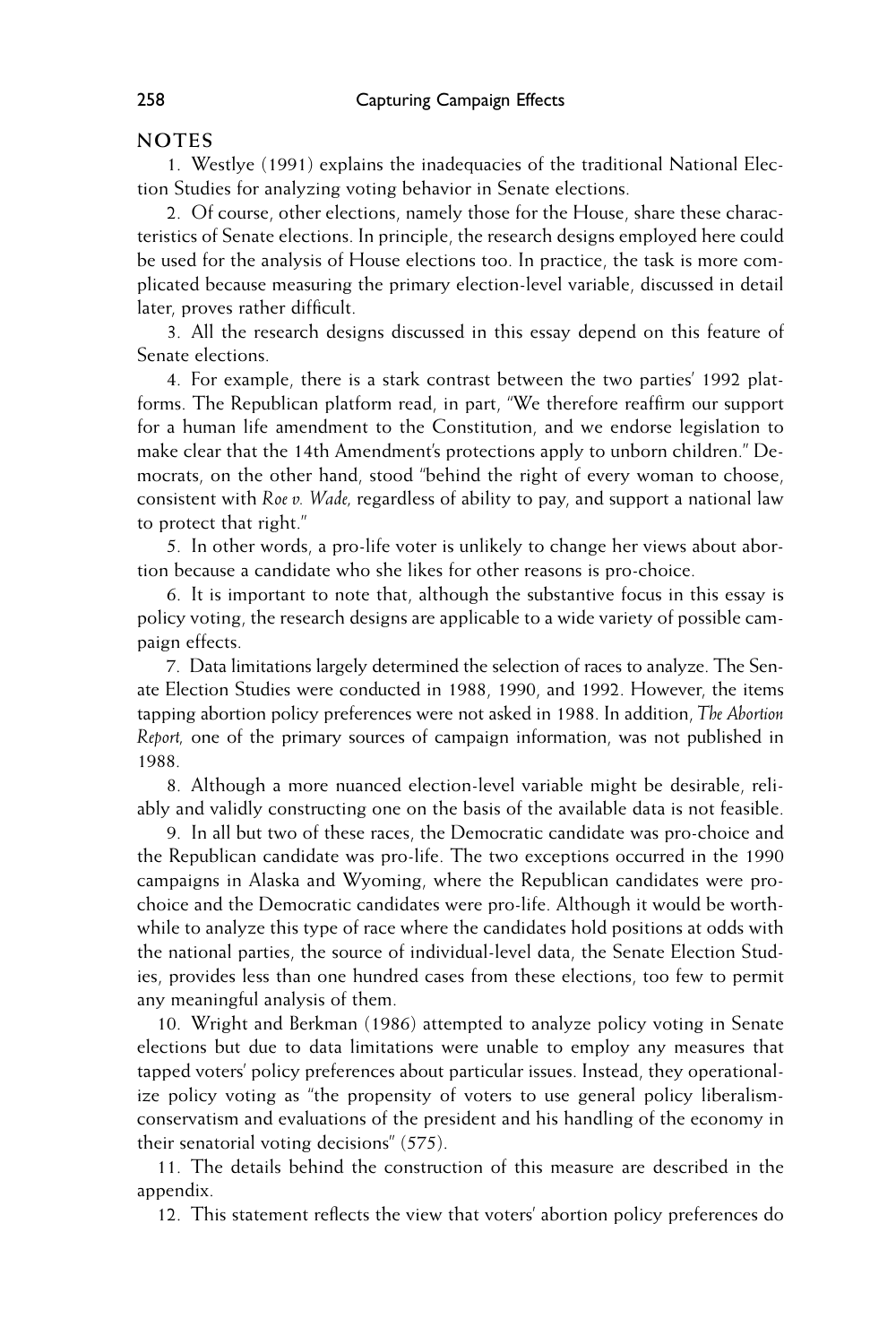not determine their other policy preferences and their ideological and partisan identifications. This view is not without its critics. Miller and Shanks (1996) carefully review the issue and provide both a theoretical and methodological defense of the approach adopted here.

13. Republicans, pure independents, and Democrats receive codes of 0, .5, and 1, respectively. Independent leaners are coded as partisans of the party toward which they lean. The empirical results are virtually identical if they are coded as independents.

14. The constructions of these scales are described in the appendix.

15. The corresponding probabilities for party identification, ideological self-identification, policy liberalism, and incumbency are  $.43$ ,  $.20$ ,  $.13$ , and  $.20$ , respectively.

16. To put it another way, the independent variable (a campaign characteristic) must be correlated with the dependent variable (voting behavior.) Of course, observing a correlation between variables does not automatically imply causation. Additional tests are necessary.

17. Campbell and Cook (1979) classify this type of design as "one-group posttest-only" and argue that "if this were all the information we had about the variable [in this case candidates' positions] and the population, the design would be totally uninformative" (96).

18. The estimates in table 1 are not identically replicated (though they are nearly so) by the estimates of the unconstrained model reported in table 2 because the effects of the social and demographic characteristics were assumed to be identical across election types.

19. This is the approach that Cook, Jelen, and Wilcox (1994) employ in their analysis of abortion policy voting in the 1990 Senate elections.

20. Note that "stacked" designs may be used even if one has separate cross-sections, one for each race or judgment. When the respondents are the same, then controlling for individual fixed effects becomes possible, a topic not pursued in this essay.

21. Because Democratic votes were coded 1 and Republican votes coded 0 for both the Senate and House voting models, presidential approval was coded 1 for disapproval of Bush and 0 for approval.

22. This race pitted Barbara Boxer (D) against Bruce Herschensohn (R).

23. In this special election, Dianne Feinstein (D) faced John Seymour (R), the incumbent who had been appointed after Pete Wilson was elected governor.

24. Some caution is warranted because of the comparatively less precision of the effect estimates compared to the simple multiple races design.

#### **REFERENCES**

- Alvarez, R. Michael, and Jonathan Nagler. 1995. "Economics, Issues, and the Perot Candidacy: Voter Choice in the 1992 Presidential Election." *American Journal of Political Science* 39:714–44.
- Bendyna, Mary E., and Celinda C. Lake. 1994. "Gender and Voting in the 1992 Presidential Election." In *The Year of the Woman: Myths and Realities,* ed. Elizabeth Adell Cook, Sue Thomas, and Clyde Wilcox. Boulder: Westview.
- Campbell, Donald T., and Thomas D. Cook. 1979. *Quasi-Experimentation: Design and Analysis Issues for Field Settings.* Chicago: Rand McNally.